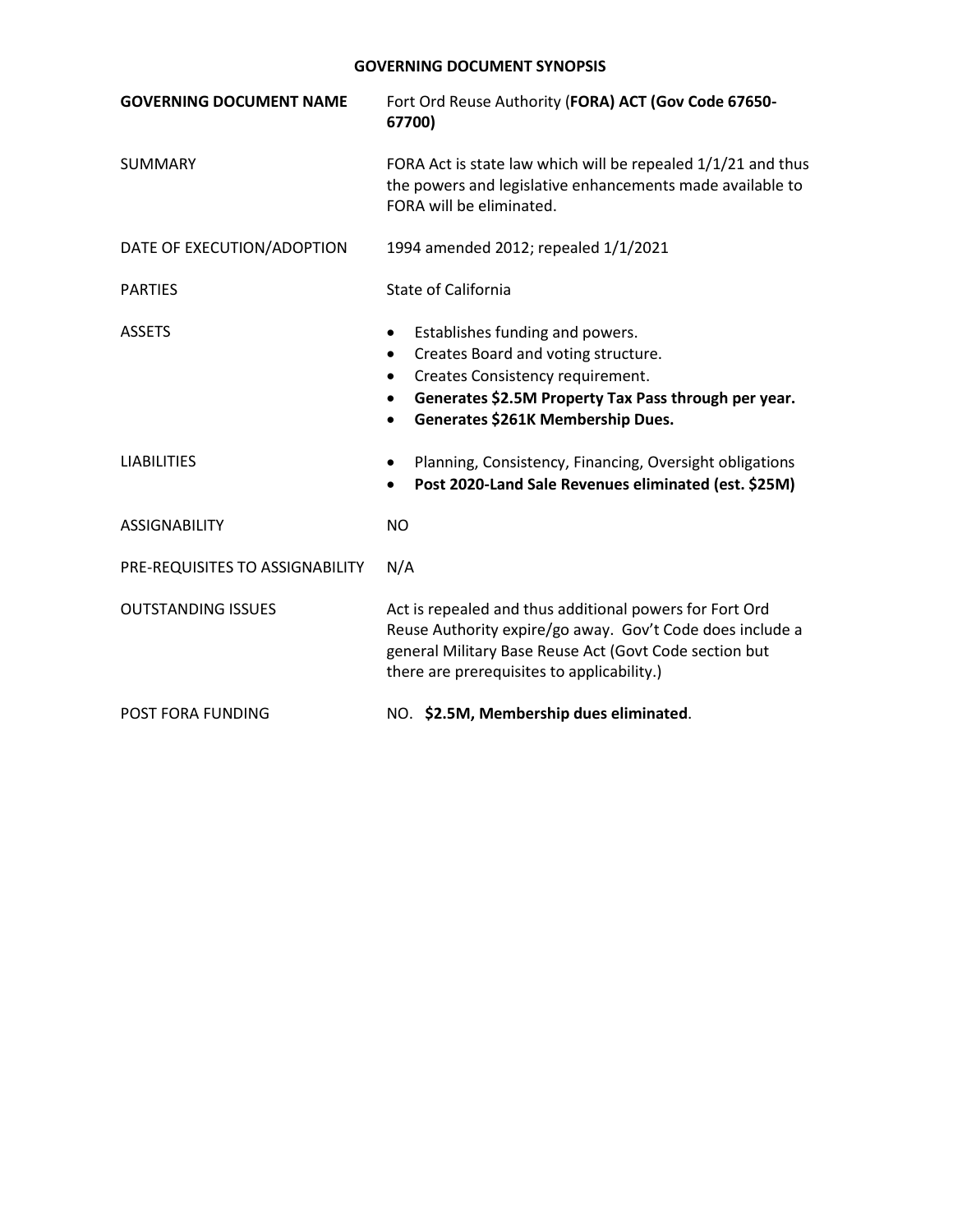| <b>GOVERNING DOCUMENT NAME</b>  | FORT ORD REUSE PLAN ("Reuse Plan")                                                                                                                                                                                                                                                                                                                                                                                                                                                   |
|---------------------------------|--------------------------------------------------------------------------------------------------------------------------------------------------------------------------------------------------------------------------------------------------------------------------------------------------------------------------------------------------------------------------------------------------------------------------------------------------------------------------------------|
| SUMMARY                         | The Reuse Plan is a regional planning document<br>utilized by federal and state government to<br>implement military base reuse. The deeds,<br>government clean-up, base-wide costs and<br>mitigation measures all stem from this document.                                                                                                                                                                                                                                           |
| DATE OF EXECUTION/ADOPTION      | Adopted June 13, 1997                                                                                                                                                                                                                                                                                                                                                                                                                                                                |
| <b>TERMINATION</b>              | 6/30/2020                                                                                                                                                                                                                                                                                                                                                                                                                                                                            |
| <b>PARTIES</b>                  | Fort Ord Reuse Authority ("FORA")                                                                                                                                                                                                                                                                                                                                                                                                                                                    |
| <b>ASSETS</b>                   | Defines recovery program and constraints<br>$\bullet$<br>includes environmental impact report.<br>Addresses agency build out conflicts.<br>$\bullet$<br>Identifies mitigations to implement program.<br>$\bullet$<br>Identifies base-wide costs (BWC) and<br>$\bullet$<br>mitigation measures (BWMM).<br>Already litigated and subject to settlement<br>$\bullet$<br>agreement (Sierra Club).                                                                                        |
| <b>LIABILITIES</b>              | BWC and BWMM require both funding and<br>construction:<br><b>TRANSPORTATION/TRANSIT: POST-2020</b><br>$\bullet$<br>EST. \$40.4M could be as high as \$123M<br>(BWMM).<br><b>WATER AUGMENTATION: POST-2020 EST.</b><br>$\bullet$<br>\$15.4M (BWMM) could be as high as \$24M.<br>HMP/HCP: POST-2020 EST. \$14M (BASED ON<br>COLLECTION OF \$30M BY 2020) (BWMM).<br><b>BUILDING REMOVAL (MARINA/SEASIDE):</b><br>$\bullet$<br>EST. TO BE MET BY 2020, BUT \$0-9M IF NOT<br>MET (BWC). |
| <b>ASSIGNABILITY</b>            | <b>NO</b>                                                                                                                                                                                                                                                                                                                                                                                                                                                                            |
| PRE-REQUISITES TO ASSIGNABILITY | N/A                                                                                                                                                                                                                                                                                                                                                                                                                                                                                  |
| <b>OUTSTANDING ISSUES</b>       | Reuse Plan is incorporated into deeds and<br>$\bullet$<br>establishes clean up basis and build-out limits<br>Consider recording post-FORA; or<br>$\bullet$<br>alternatively permanently archiving as a<br>public document.                                                                                                                                                                                                                                                           |
| POST FORA FUNDING               | NO.                                                                                                                                                                                                                                                                                                                                                                                                                                                                                  |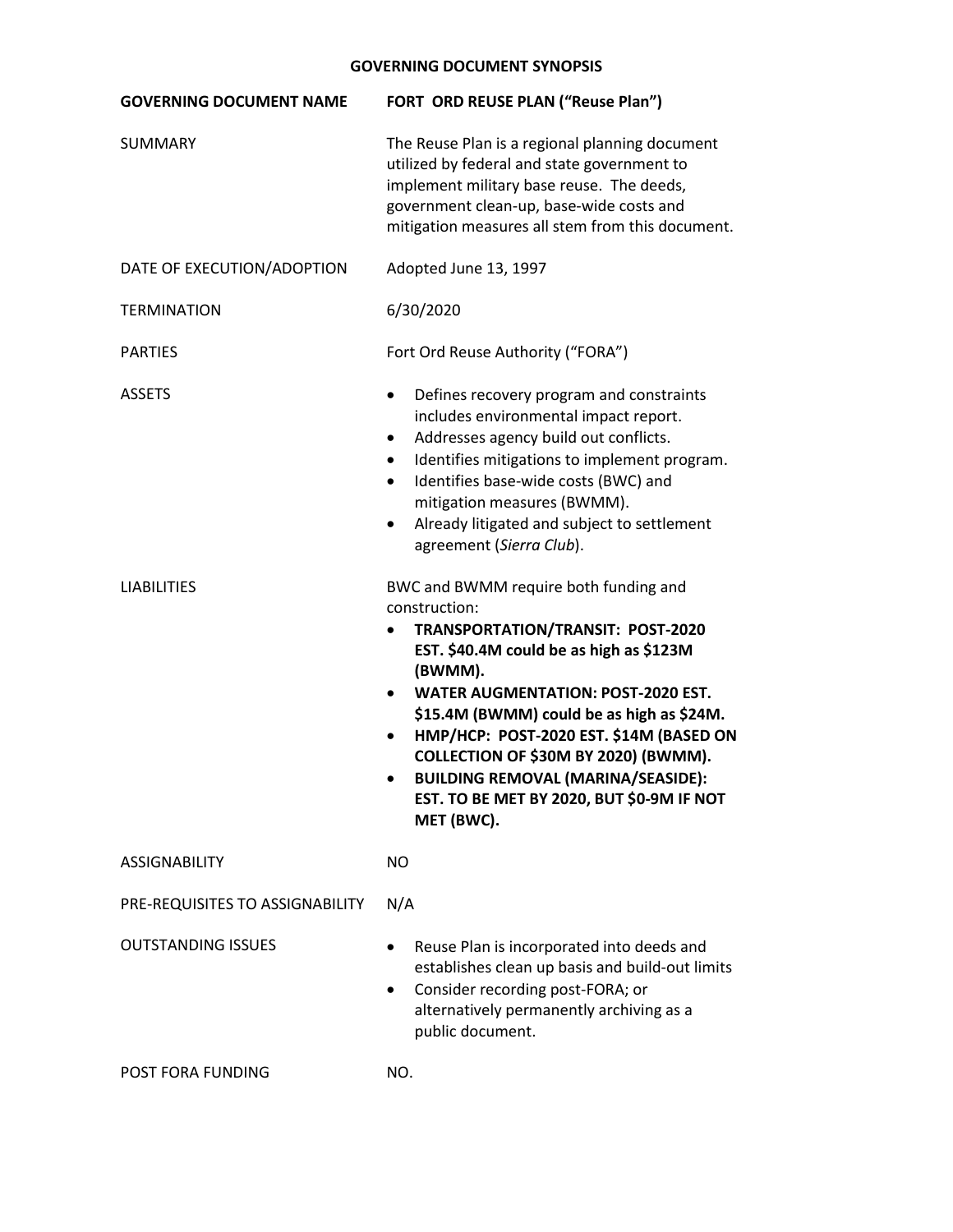| <b>GOVERNING DOCUMENT NAME</b>  | <b>Community Facilities District (CFD)</b>                                                                                                                                                                                                                                                                                                                  |
|---------------------------------|-------------------------------------------------------------------------------------------------------------------------------------------------------------------------------------------------------------------------------------------------------------------------------------------------------------------------------------------------------------|
| SUMMARY                         | Creates comprehensive financing mechanism to implement<br>BWC and BWMM. The financing district is beyond legal<br>challenge on the establishment.                                                                                                                                                                                                           |
| DATE OF EXECUTION/ADOPTION      | Recorded 5/22/2002                                                                                                                                                                                                                                                                                                                                          |
| <b>TERMINATION</b>              | Termination of FORA or 2051 whichever first occurs                                                                                                                                                                                                                                                                                                          |
| <b>PARTIES</b>                  | <b>FORA</b>                                                                                                                                                                                                                                                                                                                                                 |
| <b>ASSETS</b>                   | Creates financing mechanism to implement Base-wide<br>Costs (BWC) and Base-wide Mitigation Measures<br>(BWMM).<br>Statute of Limitations passed on challenging CFD.<br>$\bullet$<br>District Boundaries already exist.<br>٠<br>Mello Roos District (Gov §53321 et seq).<br>Generates \$70 M dollars until 2020 (Est.) <sup>1</sup> .                        |
| <b>LIABILITIES</b>              | Assessment approved through termination of FORA but not<br>later than 2051<br>Post 2020-\$91M dollars per Buildout. (Est.) <sup>2</sup>                                                                                                                                                                                                                     |
| <b>ASSIGNABILITY</b>            | <b>UNLIKELY.</b> The CFD says it terminates on FORA dissolution<br>but tax extends to 2051. The Gov't Code §53368 states that<br>CFD may be transferred by County to City. Multiple issues<br>and would require special counsel for FORA and<br>Cities/County to concur on interpretation and solutions.                                                    |
| PRE-REQUISITES TO ASSIGNABILITY | Needs agreements between FORA Board and each<br>$\bullet$<br>individual jurisdiction.<br>Needs revenue sharing and BWC/BWMM expenditure<br>٠<br>agreements among jurisdictions.<br>District map amendments; new Notices.                                                                                                                                    |
| <b>OUTSTANDING ISSUES</b>       | LAFCO does not have jurisdiction over CFD.<br>Extensive legal analysis and costs associated therewith.<br>٠<br>May require jurisdiction to set up own district to collect.<br>May require approval of multiple land owners or voters<br>٠<br>within district.<br>Will require revenue sharing and/or cooperative<br>agreements.<br>Unknown Litigation risk. |
| <b>POST FORA FUNDING</b>        | No.                                                                                                                                                                                                                                                                                                                                                         |

<sup>&</sup>lt;sup>1</sup> Tax generation is based upon amount of development approved and permits pulled. Amount is based on CIP approved July 8, 2016.

 $\overline{a}$ 

<sup>&</sup>lt;sup>2</sup> Tax generation is based upon amount of development post-2020. Thus, if development does not proceed as projected through 2020, the liability will be larger. Amount based on July 8, 2016 CIP.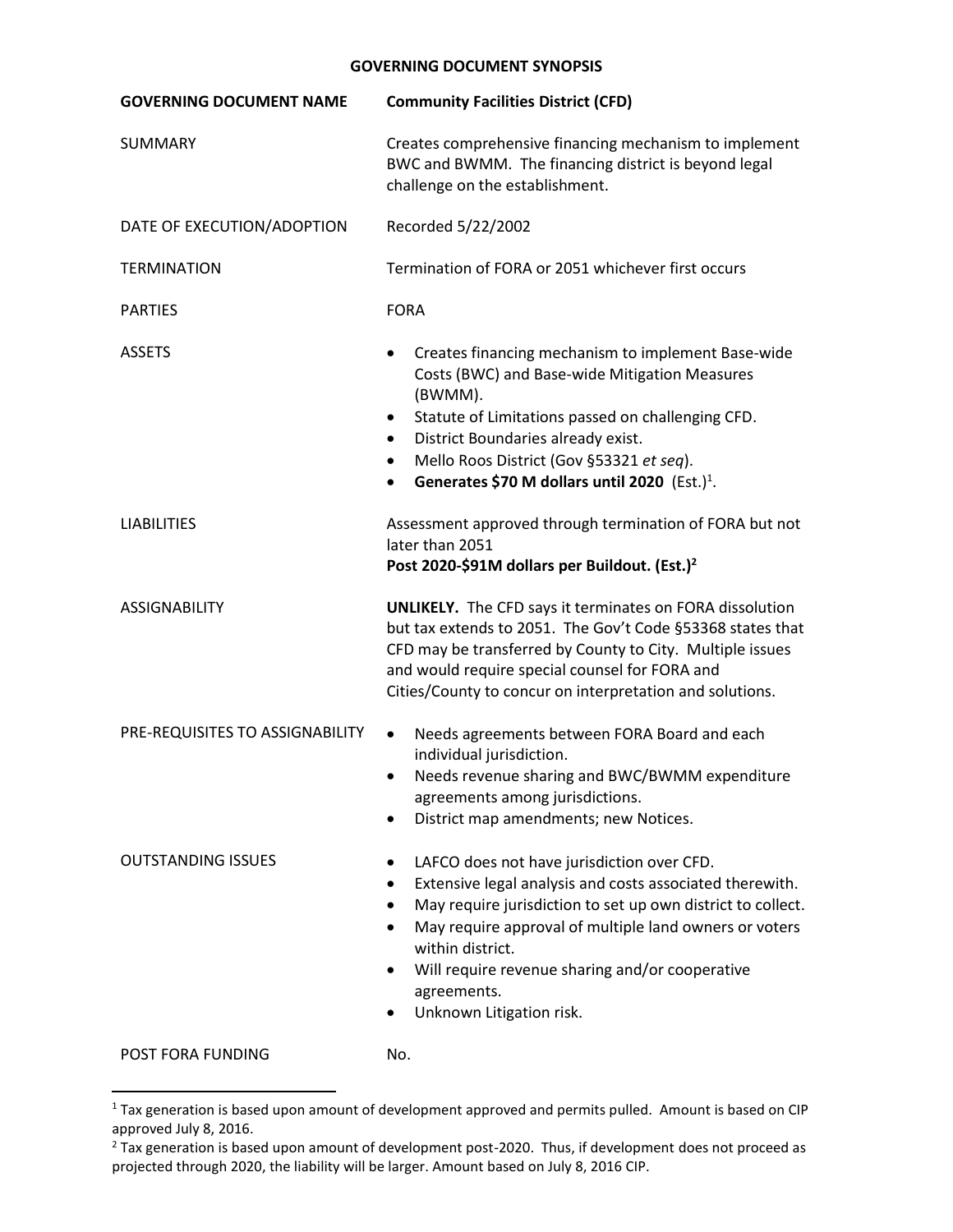| <b>GOVERNING DOCUMENT NAME</b>            | Memorandum of Agreement - Economic Development<br><b>Conveyance (EDC)</b>                                                                                                                                                                                                                                                |
|-------------------------------------------|--------------------------------------------------------------------------------------------------------------------------------------------------------------------------------------------------------------------------------------------------------------------------------------------------------------------------|
| <b>SUMMARY</b>                            | The EDC is the overarching document which guides land<br>transfers from the Army to the local redevelopment authority<br>(LRA). It contains representations and warranties, many of<br>which are also contained in the transfer deeds.                                                                                   |
| DATE OF EXECUTION/ADOPTION                | June 20, 2000 (Recorded 6/23/2000) <sup>3</sup>                                                                                                                                                                                                                                                                          |
| <b>PARTIES</b>                            | FORA and U.S. America (Dept. of Army)                                                                                                                                                                                                                                                                                    |
| <b>ASSETS</b>                             | Establishes FORA as the LRA.<br>$\bullet$<br>Establishes clean up requirements based on Reuse Plan.<br>$\bullet$<br>Establishes No Cost EDC requirements.<br>$\bullet$<br>Establishes water/wastewater allocations.<br>$\bullet$<br>Establishes transfer of land process.<br>$\bullet$                                   |
| <b>LIABILITIES</b>                        | Requires FORA to take property from the US Army                                                                                                                                                                                                                                                                          |
| <b>ASSIGNABILITY</b>                      | Yes                                                                                                                                                                                                                                                                                                                      |
| PRE-REQUISITES TO<br><b>ASSIGNABILITY</b> | Requires Army consent to LRA <sup>4</sup> .<br>$\bullet$<br>May require state compliance with statute for<br>establishment of LRA.                                                                                                                                                                                       |
| <b>OUTSTANDING ISSUES</b>                 | All property will not have transferred by 2020.<br>$\bullet$<br>Who enforces warranties under MOA?<br>$\bullet$<br>Army prefers a single successor and does not want to deal<br>$\bullet$<br>with multiple entities.<br>Water/wastewater allocations; first right of refusal to<br>$\bullet$<br>additional water rights. |
| POST FORA FUNDING                         | COMPLICATED. YES AND NO.                                                                                                                                                                                                                                                                                                 |

<sup>3</sup> MOA Amended multiple times:

 $\overline{\phantom{a}}$ 

Amendment 1: 2002 – [Summary]

- Amendment 2: 2006
- Amendment 3: 2008
- Amendment 4: 2009
- Amendment 5: 2011
- Amendment 6: 2012
- Amendment 7: 2014

<sup>4</sup> Army has contended with respect to ESCA it would only deal with one entity. It most likely will only want one subsequent LRA as well.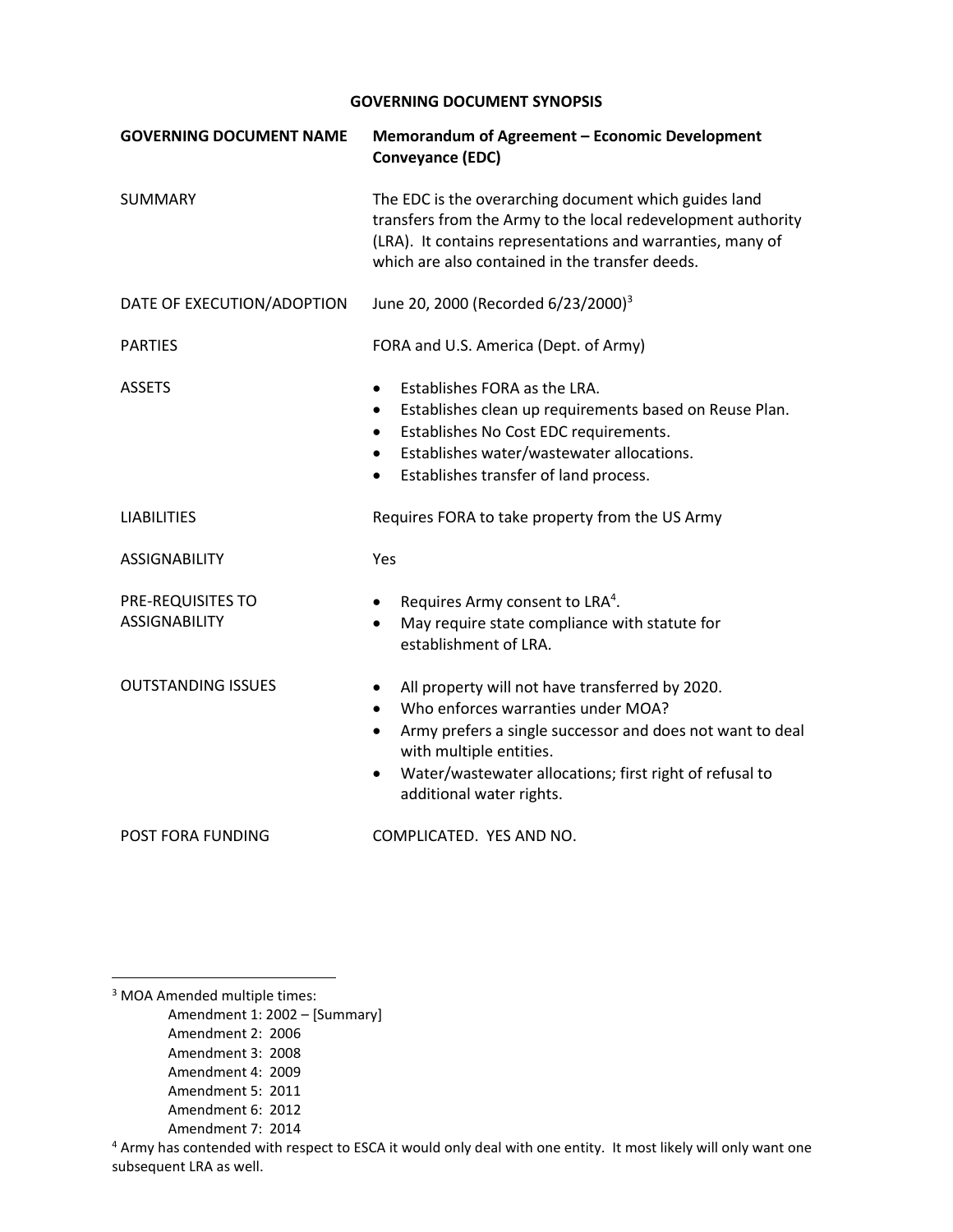| <b>GOVERNING DOCUMENT NAME</b>  | Habitat Management Plan ("HMP")                                                                                                                                                                                                                                                                                                                                                                                                                 |
|---------------------------------|-------------------------------------------------------------------------------------------------------------------------------------------------------------------------------------------------------------------------------------------------------------------------------------------------------------------------------------------------------------------------------------------------------------------------------------------------|
| <b>SUMMARY</b>                  | The HMP is the US Army's base wide mitigation measure<br>required by NEPA and Endangered Species Act (ESA) to<br>mitigate the closure and subsequent development of Fort<br>Ord. It has been followed since 1997. There is still a<br>requirement that FORA take the Landfill parcel and<br>maintain 75% of it as habitat. The Landfill parcel is not<br>scheduled to transfer until 2023 after the expiration of the<br>current Authority Act. |
| DATE OF EXECUTION/ADOPTION      | April 1997 <sup>5</sup>                                                                                                                                                                                                                                                                                                                                                                                                                         |
| <b>TERMINATION</b>              | N/A                                                                                                                                                                                                                                                                                                                                                                                                                                             |
| <b>PARTIES</b>                  | US ARMY, USFWS <sup>6</sup>                                                                                                                                                                                                                                                                                                                                                                                                                     |
| <b>ASSETS</b>                   | Process for preserving Habitat to comply with ESA.<br>Mitigation measure under NEPA and CEQA                                                                                                                                                                                                                                                                                                                                                    |
| <b>LIABILITIES</b>              | Requires preparation of a Habitat Conservation Plan (HCP)<br>Requires protection, maintenance of habitat areas<br>Est. HCP implementing costs: \$44 M <sup>7</sup>                                                                                                                                                                                                                                                                              |
| <b>ASSIGNABILITY</b>            | YES (if no HCP)<br>If Base-wide HCP must have single successor entity <sup>8</sup>                                                                                                                                                                                                                                                                                                                                                              |
| PRE-REQUISITES TO ASSIGNABILITY | Agency must sign HMP Implementing Agreement.<br>$\bullet$<br>Project by project must get take permit (HCP) for<br>$\bullet$<br>project development if no base-wide HCP.<br>City or county will be required to take landfill parcel to<br>satisfy habitat requirements for reuse plan.                                                                                                                                                           |
| <b>OUTSTANDING ISSUES</b>       | Base-wide HCP not fully executed.<br>Unknown legal liabilities (Developer & City/Co).                                                                                                                                                                                                                                                                                                                                                           |
| <b>POST FORA FUNDING</b>        | No.                                                                                                                                                                                                                                                                                                                                                                                                                                             |

l

<sup>&</sup>lt;sup>5</sup> HMP originally approved in 1994 by FWS and Army; amended 1997 and incorporated in Reuse Plan

<sup>6</sup> Concurring and implementing agencies: FORA, CITY OF MARINA, COUNTY OF MONTEREY, MCWD, BLM, DEPT. OF TRANSPORTATION, YORK SCHOOL

<sup>7</sup> Estimate based on Board approved Capital Improvement Program (CIP) July 8, 2016.

<sup>&</sup>lt;sup>8</sup> Single successor entity either a Joint Powers Agency OR extension of FORA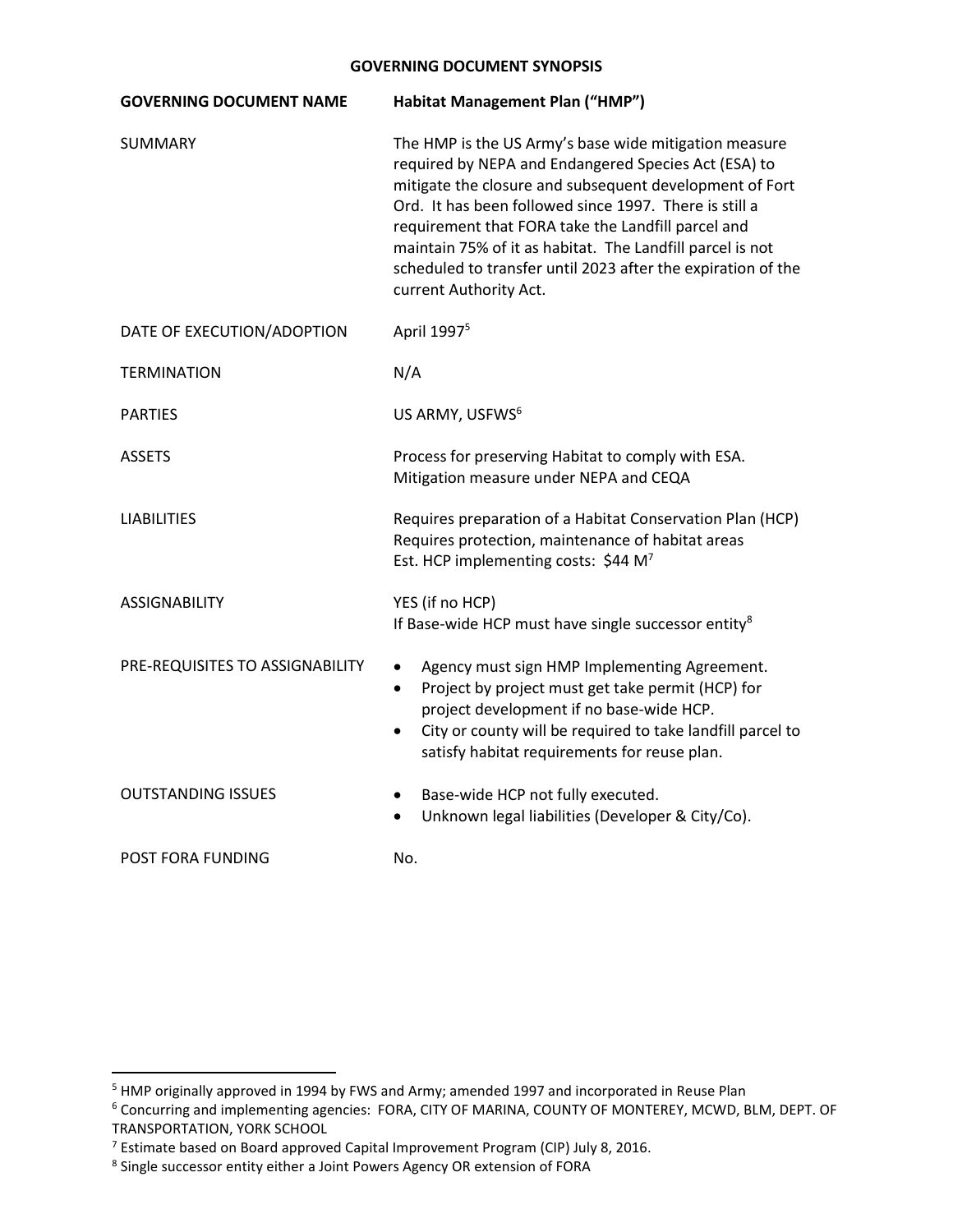| <b>GOVERNING DOCUMENT NAME</b>  | <b>Implementation Agreement</b>                                                                                                                                                                                                                                                                                                                                                           |
|---------------------------------|-------------------------------------------------------------------------------------------------------------------------------------------------------------------------------------------------------------------------------------------------------------------------------------------------------------------------------------------------------------------------------------------|
| <b>SUMMARY</b>                  | Contractual obligation of City/County to utilize and dispose<br>property consistent with the governing documents for transfer<br>of the base property including compliance with Federal law,<br>FORA Act, Base Reuse Plan and Environmental documents,<br>EDC transfer documents, Sierra Club settlement, ESCA and<br>other documents. 2012 Amendment changes the calculation<br>of fees. |
| DATE OF EXECUTION/ADOPTION      | May 1, 2001 amended Sept. 13, 2012                                                                                                                                                                                                                                                                                                                                                        |
| <b>PARTIES</b>                  | FORA and Cities of Del Rey Oaks, Marina, Monterey and<br>Seaside and the County of Monterey <sup>9</sup>                                                                                                                                                                                                                                                                                  |
| <b>TERMS/ASSETS</b>             | Compliance with other agreements (EDC, Reuse Plan, etc.).<br>Compliance with Water/Wastewater Allocation.<br>Requirements/Mechanism for paying for Base-wide Costs<br>$\bullet$<br>(BWC) and Base-wide Mitigation Measures (BWMM).<br>Provides FORA will implement BWC and BWMM.                                                                                                          |
| <b>LIABILITIES</b>              | Requires City/County to seek own financing mechanism to<br>$\bullet$<br>raise revenue to contribute to BWC and BWMM.<br>Ongoing compliance with EDC that runs with land.<br>City/County remains responsible for fair share of regional<br>٠<br>base-wide facilities.                                                                                                                      |
| <b>ASSIGNABILITY</b>            | <b>YES</b>                                                                                                                                                                                                                                                                                                                                                                                |
| PRE-REQUISITES TO ASSIGNABILITY | SUBSEQUENT AGREEMENT OF PARTIES OR LAFCO TO IDENTIFY<br><b>FORA SUCCESSOR - MOST LIKELY COUNTY.</b>                                                                                                                                                                                                                                                                                       |
| <b>OUTSTANDING ISSUES</b>       | May also require CA Department of Finance review and<br>approval.<br>Other jurisdictions may be third party beneficiaries to enforce<br>terms.                                                                                                                                                                                                                                            |
| POST FORA FUNDING               | NO.                                                                                                                                                                                                                                                                                                                                                                                       |

l

<sup>9</sup> Each jurisdiction has their own Implementation Agreement. The agreements are substantially the same, with differences unique to situations within each jurisdiction.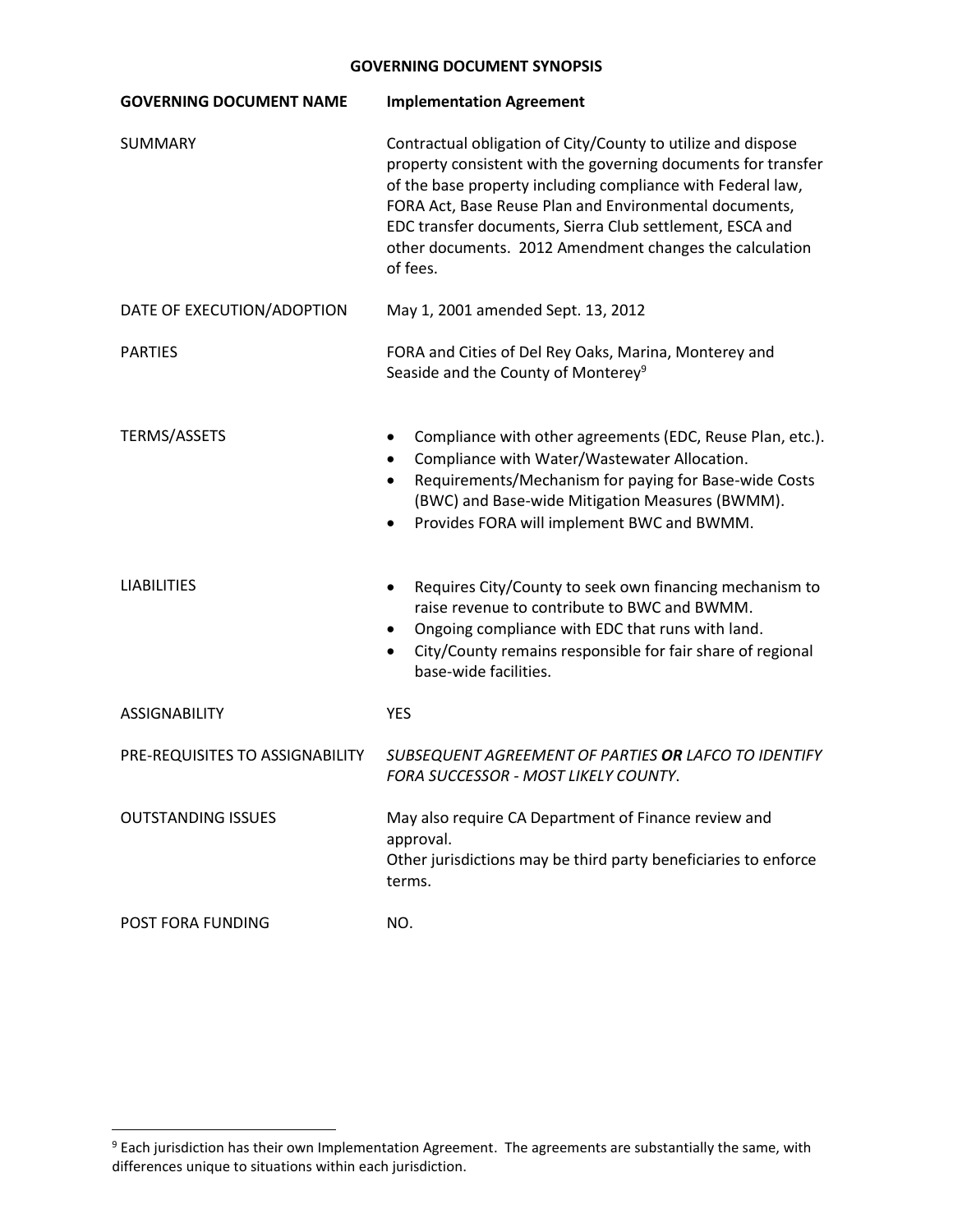| <b>GOVERNING DOCUMENT NAME</b>  | Clean Up Cost CAP Insurance Policy-ESCA (AIG)                                                                                                                                                                                                                                                              |
|---------------------------------|------------------------------------------------------------------------------------------------------------------------------------------------------------------------------------------------------------------------------------------------------------------------------------------------------------|
| <b>SUMMARY</b>                  | This is an insurance policy that covers the Army's cleanup<br>costs FORA is completing under contract to the Army in<br>exchange for a faster clean up schedule and funds from the<br>Army. The policy protects FORA and its successors from<br>cleanup costs which exceed the cost estimate up to \$128M. |
| DATE OF EXECUTION/ADOPTION      | March 30, 2007 <sup>10</sup>                                                                                                                                                                                                                                                                               |
| <b>TERMINATION</b>              | Coverage A <sup>11</sup> : 3/30/2007-3/30/2022<br>Coverage B & C: 3/30/2007 - 3/30/2019                                                                                                                                                                                                                    |
| <b>PARTIES</b>                  | FORA and LFR Inc., Weston Solutions Inc. and Westcliffe<br>Engineers, Inc. and AIG                                                                                                                                                                                                                         |
| <b>ASSETS</b>                   | Under Cost CAP provisions AIG pays invoices from FORA's<br>consultants completing munitions removal.<br>Provides shortfall protection up to \$128M<br>Covers approx. 3300 acres of land.                                                                                                                   |
| <b>LIABILITIES</b>              | Not a California Insurer.<br>$\bullet$<br>If Insurance Co. goes bankrupt, it will not pay claims.<br>Munition discoveries post contract/post FORA.                                                                                                                                                         |
| <b>ASSIGNABILITY</b>            | Army and Regulatory Agencies requiring a single successor<br>entity to ESCA contract <sup>12</sup> . [Joint Powers Agency or extension<br>of FORA]                                                                                                                                                         |
| PRE-REQUISITES TO ASSIGNABILITY | Army and Regulatory approval under ESCA contract                                                                                                                                                                                                                                                           |
| <b>OUTSTANDING ISSUES</b>       | Remediation Failure beyond Insurance:<br>$\bullet$<br>Who/What/How/When.<br>Federal and State Regulatory concurrence (e.g.<br>$\bullet$<br>Army/EPA/DTSC).                                                                                                                                                 |
| <b>POST FORA FUNDING</b>        | No.                                                                                                                                                                                                                                                                                                        |

<sup>10</sup> Amended/updated multiple times thru "Endorsements":

E. 7, 8 & 9-9/27/2007- Policy Aggregate and Policy Premiums changed; accelerated cleanup on Gen. Jim Moore Blvd.

# E.\*NO-10-12

 $\overline{a}$ 

E. 13 & 14- 4/25/2008 Amendment of definition of Remediation Services Agreement and updated Master Cooperation and ESCA between LFR and Weston Solutions

E. 15 & 16- 12/18/2008 Updated Premium Installment and Notional Commutation Account

E1-6 Effective 3/30/2007.

<sup>&</sup>lt;sup>11</sup> Coverage A generally provides for a \$15M Incident Limit for On Site Cleanup of Pre-Existing Conditions Coverage B & C generally provides for \$128M Limit for Known and Unknown Pollutants

<sup>&</sup>lt;sup>12</sup> Post FORA issues related to ESCA contract: ESCA Contract extends to 2037; 5-year and annual reporting requirement; Regulatory review; Long term stewardship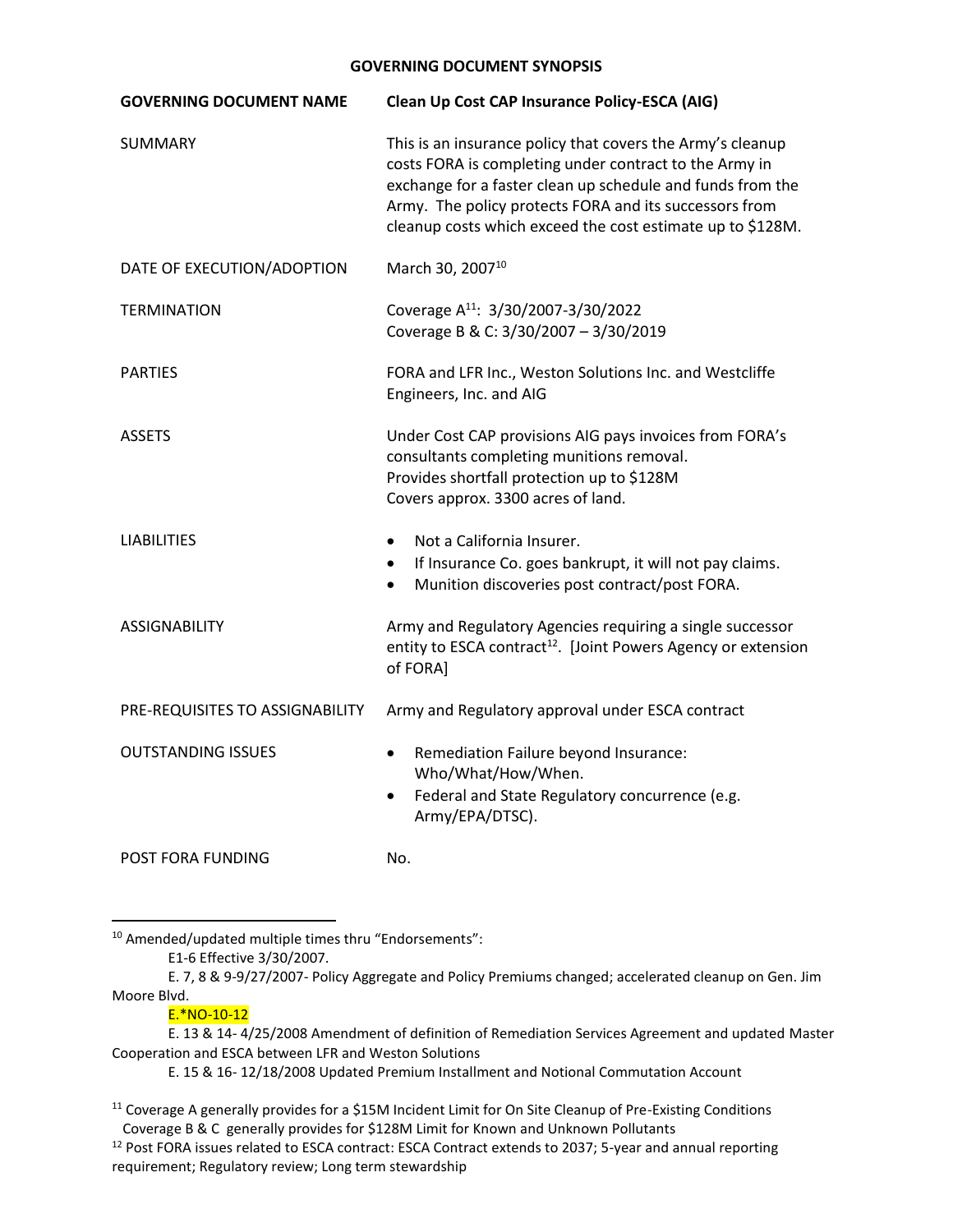| <b>GOVERNING DOCUMENT NAME</b>  | <b>Pollution Legal Liability Insurance (Chubb)</b>                                                                                                                                                                                                                                                                                    |
|---------------------------------|---------------------------------------------------------------------------------------------------------------------------------------------------------------------------------------------------------------------------------------------------------------------------------------------------------------------------------------|
| <b>SUMMARY</b>                  | This policy provides basic and extended<br>Environmental Liability Insurance for an array of<br>pollutants through 2024.                                                                                                                                                                                                              |
| DATE OF EXECUTION/ADOPTION      | December 31, 2014                                                                                                                                                                                                                                                                                                                     |
| <b>TERMINATION</b>              | December 31, 2024                                                                                                                                                                                                                                                                                                                     |
| <b>PARTIES</b>                  | FORA and LFR Inc., Weston Solutions Inc. and<br>Westcliffe Engineers, Inc. and AIG                                                                                                                                                                                                                                                    |
| <b>ASSETS</b>                   | Coverage A Pre-existing Pollution Incidents.<br>$\bullet$<br>Coverage B New Pollution Incidents.<br>$\bullet$<br>Coverage C Mold Incidents.<br>$\bullet$<br>Coverage D Non-owned Disposal sites.<br>Coverage F: Transported Cargo.<br>$\bullet$<br>\$50M Each Incident \$500K Deductible.<br>Base-wide coverage (Approx. 6600 acres). |
| <b>LIABILITIES</b>              | \$500K deductible/per incident;<br>Schedule of Max Benefit by Jurisdiction/Entity                                                                                                                                                                                                                                                     |
| <b>ASSIGNABILITY</b>            | FORA/County of Monterey/City of Monterey/City<br>of Seaside, Marina, Successor Agency to RDA of<br>Monterey County, MPC, TAMC, MST all named<br>insured                                                                                                                                                                               |
| PRE-REQUISITES TO ASSIGNABILITY | County is identified as successor to FORA                                                                                                                                                                                                                                                                                             |
| <b>OUTSTANDING ISSUES</b>       | N/A                                                                                                                                                                                                                                                                                                                                   |
| <b>POST FORA FUNDING</b>        | No.                                                                                                                                                                                                                                                                                                                                   |